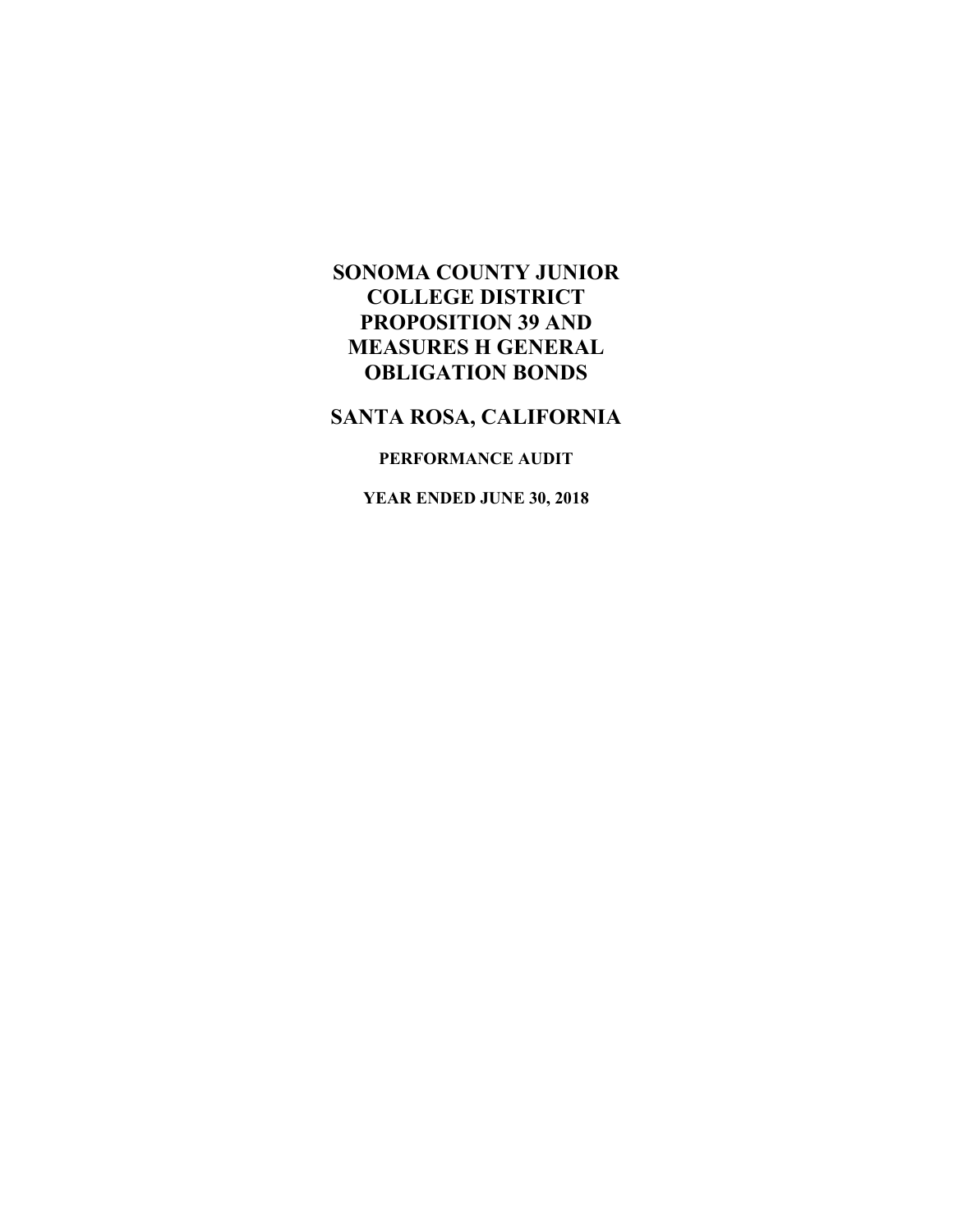### **TABLE OF CONTENTS JUNE 30, 2018**

|                                         | <b>PAGE</b>    |
|-----------------------------------------|----------------|
| <b>Independent Auditors' Report</b>     |                |
| Objectives                              | $\overline{2}$ |
| Scope of the Audit                      | $\overline{2}$ |
| <b>Background Information</b>           | $\overline{2}$ |
| Procedures Performed                    | 3              |
| <b>Results of Procedures</b>            | 3              |
| Conclusion                              | 6              |
| Management Comments and Recommendations | 6              |
|                                         |                |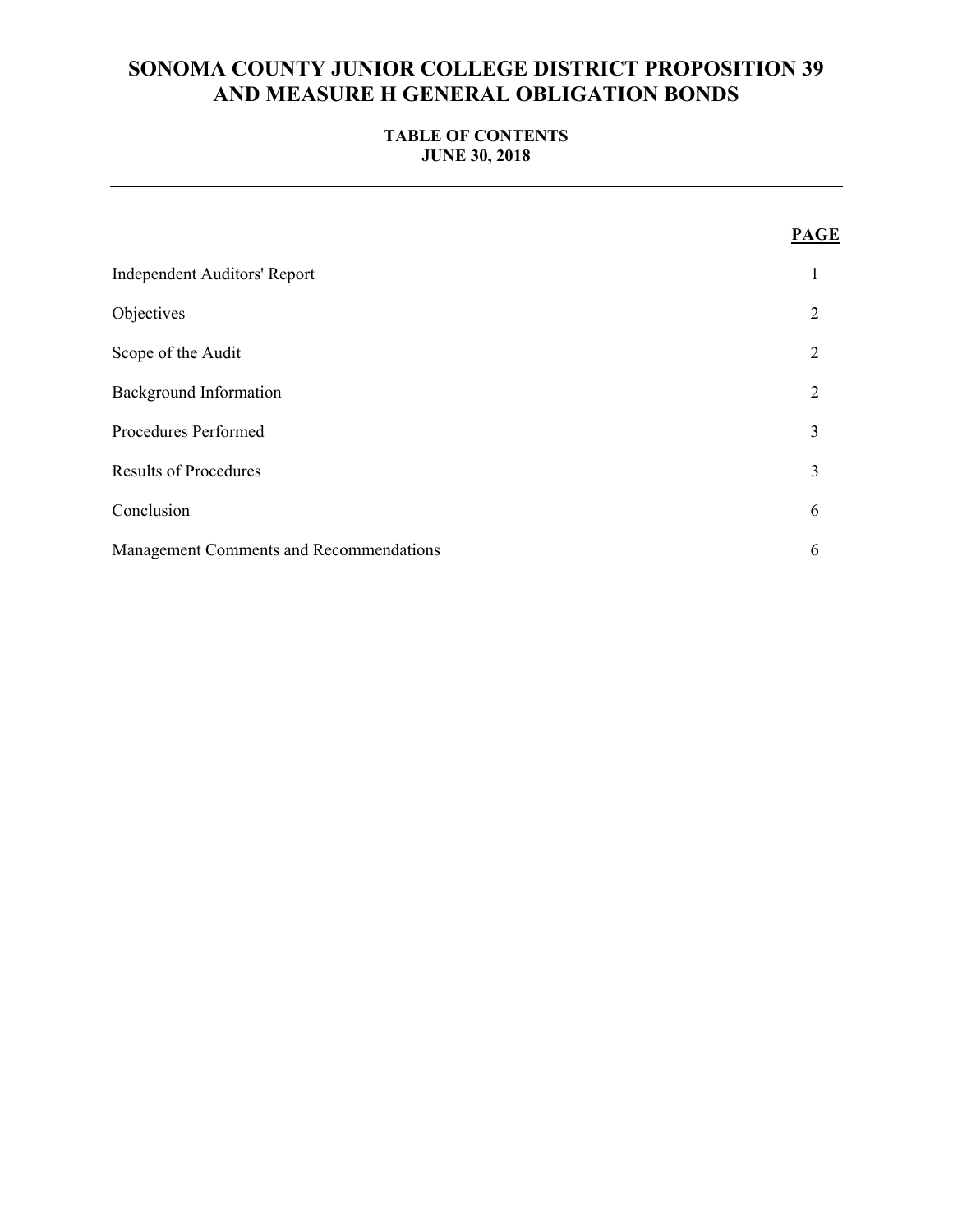

*Relax. We got this.*  $\alpha$ 

# **INDEPENDENT AUDITOR'S REPORT**

**Board of Trustees Sonoma County Junior College District Santa Rosa, California** 

We have conducted a performance audit of the Sonoma County Junior College District's (the District's) Measures H General Obligation Bonds for the year ended June 30, 2018.

We conducted our performance audit in accordance with *Government Auditing Standards* issued by the Comptroller General of the United States. Those standards require that we plan and perform the audit to obtain sufficient, appropriate evidence to provide a reasonable basis for our conclusion based on our audit objectives. We believe that the evidence obtained provides a reasonable basis for the findings and conclusions based on our audit objectives.

Our audit was limited to the objectives listed on page 2 of this report, which includes determining the compliance with the performance requirements for the Proposition 39 and Measure H General Obligation Bonds under the applicable provisions of Section  $1(b)(3)(C)$  of Article XIIIA of the California Constitution and Proposition 39 as they apply to the bonds and the net proceeds thereof. Management is responsible for the Sonoma County Junior College District's compliance with those requirements.

Solely to assist us in planning and performing our performance audit, we obtained an understanding of the internal controls of the District to determine if internal controls were adequate to help ensure the District's compliance with the requirements of Proposition 39, as specified by Section 1(b)(3)(C) of Article XIIIA of the California Constitution. Accordingly, we do not express any assurance on the internal controls.

The results of our tests indicated that, in all significant respects, the Sonoma County Junior College District expended Measure H General Obligation Bond funds for the year ended June 30, 2018, only for the specific projects developed by the District's Board of Trustees and approved by the voters, in accordance with the requirements of Proposition 39, as specified by Section 1(b)(3)(C) of Article XIIIA of the California Constitution.

Milleat associates, en.

**GILBERT ASSOCIATES, INC. Sacramento, California** 

**December 3, 2018**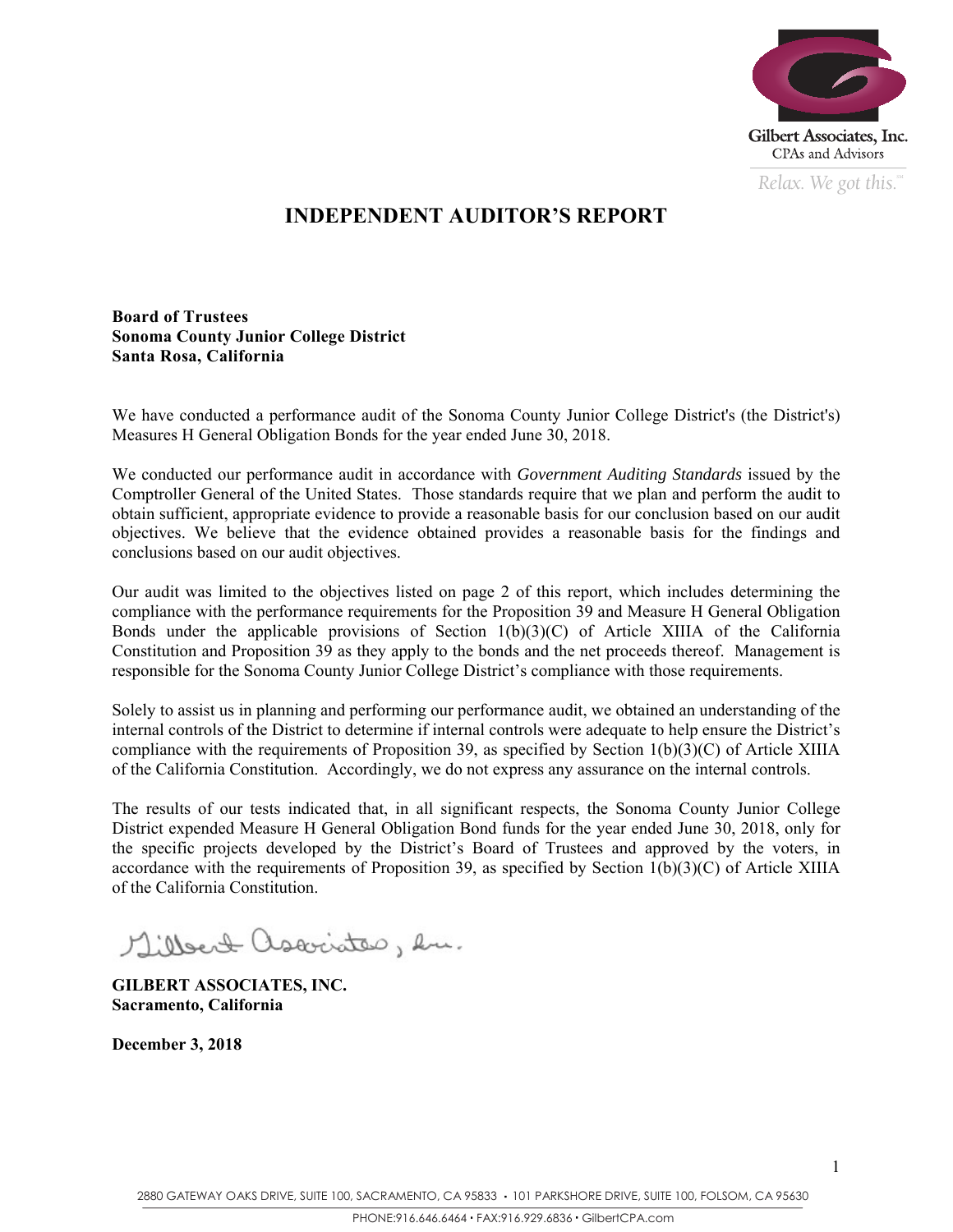### **PERFORMANCE AUDIT JUNE 30, 2018**

#### **OBJECTIVES**

The objectives of our performance audit were to document the expenditures charged to Measure H General Obligation Bonds (the Measure) which was approved under Proposition 39; determine whether expenditures for fiscal year ended June 30, 2018, charged to the Bond Funds have been made in accordance with project budgets and guidelines; note any incongruities or system weaknesses; and provide recommendations for improvements.

#### **SCOPE OF THE AUDIT**

The scope of our performance audit covered the fiscal year ended June 30, 2018. Expenditures incurred prior to July 01, 2017, were covered in a previous examination. The expenditures included all object and project codes associated with the Bond projects. The propriety of expenditures for capital projects and maintenance projects funded through other State or local funding sources were not included within the scope of our audit. Expenditures incurred subsequent to June 30, 2018, were not reviewed or included within the scope of our audit.

#### **BACKGROUND INFORMATION**

On November 4, 2014, \$410,000,000 in general obligation bonds was authorized by voters' approval of Measure H. The first series (A) of Bonds in the amount of \$125,000,000 was issued on November 26, 2016. The total proceeds from this bond series less the bond issuance costs are to be used to upgrade, maintain, and improve Santa Rosa Jr. College facilities, classrooms, and technology.

A Citizens Bond Oversight Committee (the Committee) was appointed on June 11, 2002, to comply with the California Constitution and the Education Code. The purpose of the Committee is to inform the public, at least annually, regarding the appropriate use of the Bond proceeds. California Constitution, Article XIIIA, Section  $1(b)(3)$ , requires an annual performance audit be conducted to ensure that the funds have been expended only on the specific projects publicized by the District.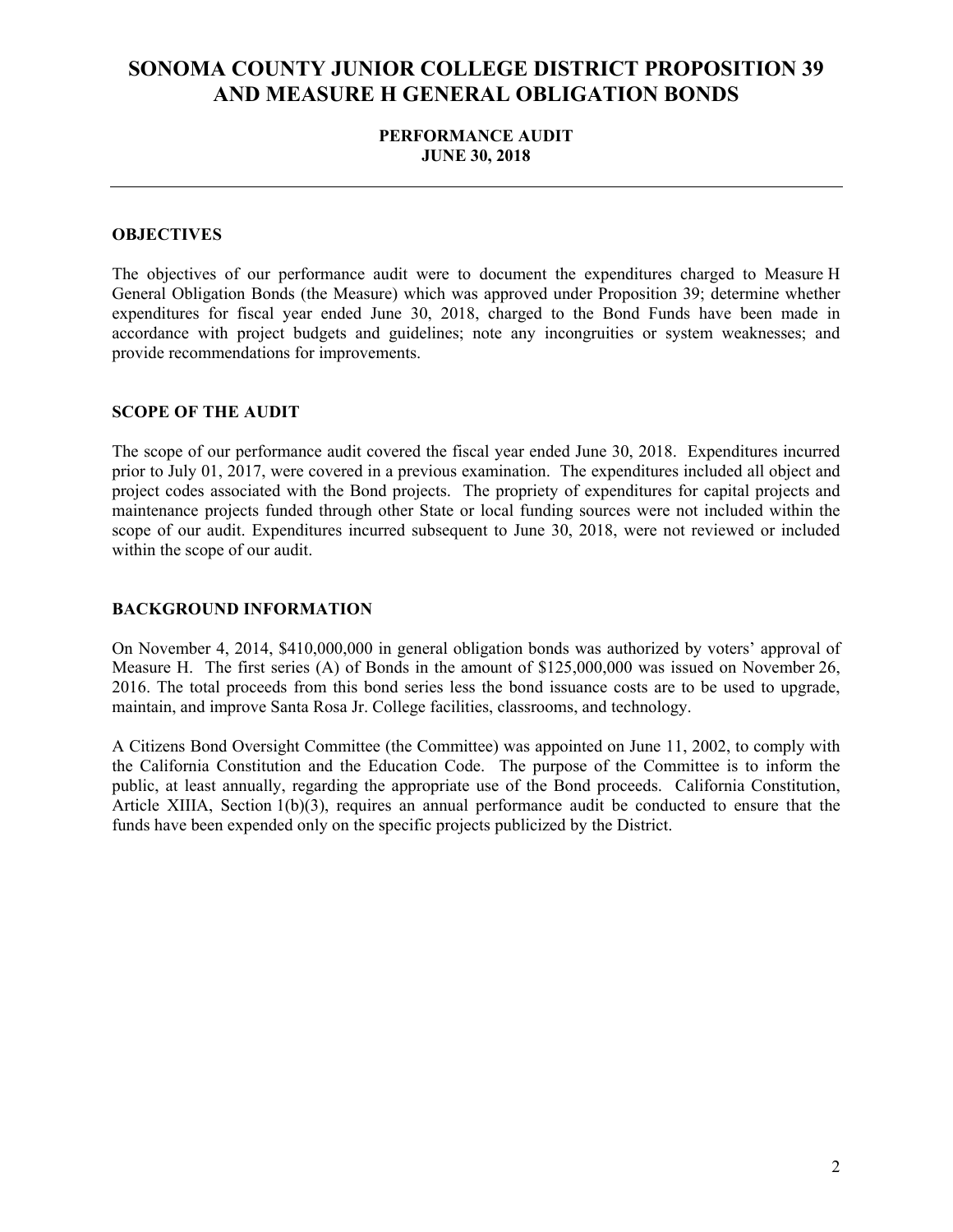### **PERFORMANCE AUDIT JUNE 30, 2018**

#### **PROCEDURES PERFORMED**

We obtained the General Obligation Bond Funds general ledger and the project expenditure summary reports and detail prepared by the District for the fiscal year ended June 30, 2018. Within the year audited, we obtained the actual invoices and other supporting documentation for a sample of expenditures to ensure compliance with Proposition 39 and Measure H General Obligation Bond funding. We performed the following procedures:

- We reviewed the list of projects being performed to verify that the list of intended projects is consistent with the District's Facilities Projects Lists.
- We verified that the District created the required debt service fund and capital outlay fund in order to account for the bond proceeds and expenditures.
- We verified that the proceeds from the sale of bonds were deposited in an appropriate debt service fund and a capital outlay projects fund.
- We selected a sample of expenditures in the fiscal year ended June 30, 2018, and reviewed supporting documentation to ensure that funds were properly expended on the specific projects outlined on the publicized list and met the requirements for bidding, if applicable.
- We verified that funds were used for the construction, acquisition, furnishing, and equipping of District facilities, and we verified that funding was not used for salaries of school administrators or other operating expenses of the District.

#### **RESULTS OF PROCEDURES PERFORMED**

The District utilized Measures H Bond funds for 69 projects. The District incurred total expenditures of \$53,730,784 through June 30, 2018, for the Measure H projects listed on the following pages.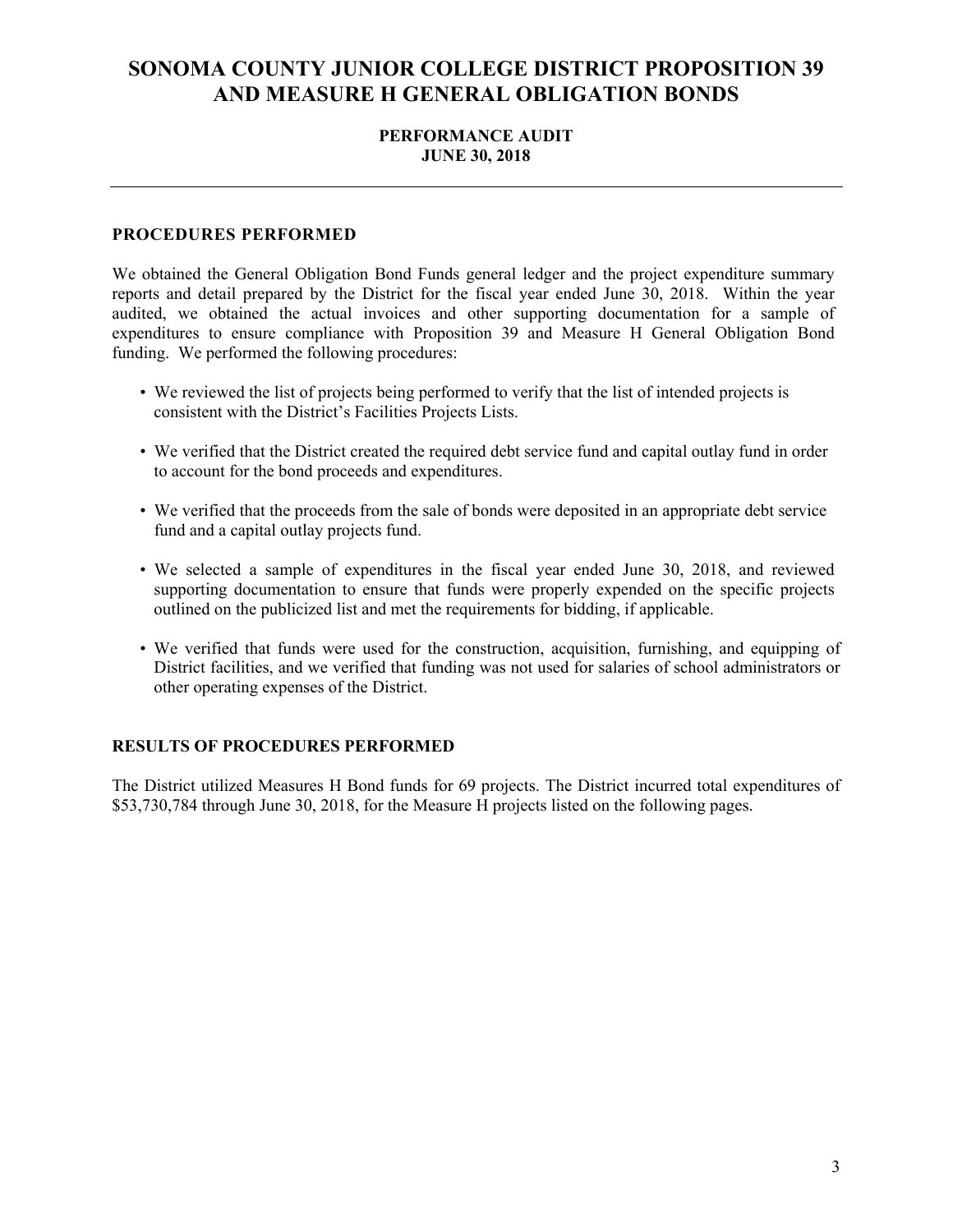### **PERFORMANCE AUDIT JUNE 30, 2018**

| <b>Measure H Projects</b>                                | <b>Previous</b><br><b>Expenditures</b> | 2017-2018   | Grand<br><b>Total</b> | Project<br><b>Budget</b> | Project<br><b>Status</b> |
|----------------------------------------------------------|----------------------------------------|-------------|-----------------------|--------------------------|--------------------------|
| <b>EXPENDITURES</b>                                      |                                        |             |                       |                          |                          |
| Eligible Bond Program Costs                              | \$1,113,283                            | \$1,881,141 | \$2,994,424           | \$10,000,125             | In Progress              |
| Program Planning / Project Development                   | 3,151,127                              | 1,215,353   | 4,366,480             | 6,000,000                | In Progress              |
| <b>EXPANSION AND NEW CONSTRUCTION</b>                    |                                        |             |                       |                          |                          |
| Property Acquisition                                     | 1,196,532                              | 589,652     | 1,786,184             | 8,000,000                | In Progress              |
| Facility / Site Demolition                               | 137,396                                | 57,958      | 195,354               | 380,000                  | In Progress              |
| Swing Space                                              | 1,633,007                              | 2,788,590   | 4,421,597             | 6,025,000                | In Progress              |
| <b>Demonstration Classrooms</b>                          | 459,956                                | 31,600      | 491,556               | 750,000                  | In Progress              |
| Modular Classrooms on Elliott Avenue                     |                                        | 1,045,724   | 1,045,724             | 27,000,000               | In Progress              |
| STEM / Chemistry & Math Building - Prelim Plans          | 60,855                                 | 307,098     | 367,953               | 65,675,000               | In Progress              |
| <b>Barnett Replacement</b>                               |                                        |             |                       | 2,000,000                |                          |
| PSTC Advanced Labs & Classrooms                          |                                        | 6,100       | 6,100                 | 4,000,000                | In Progress              |
| Petaluma Science Wing                                    |                                        | 398,048     | 398,048               | 7,200,000                | In Progress              |
| Southwest Center Modulars                                | 146,680                                |             | 146,680               | 11,000,000               | Completed                |
| Shone Farm Chem Lab & Upgrades                           |                                        | 11,389      | 11,389                | 3,750,000                | In Progress              |
| Parking and Traffic Improvements                         |                                        | 57,358      | 57,358                | 3,400,000                | In Progress              |
| Veteran's Affairs Expansion                              | 377,022                                | 9,098       | 386,120               | 500,000                  | Completed                |
| Petaluma CTE Building                                    |                                        |             |                       | 58,800                   | In Progress              |
| <b>RENOVATION AND MODERNIZATION</b>                      |                                        |             |                       |                          |                          |
| Project Oversight                                        | 11,985                                 | 1,700       | 13,685                | 100,000                  | In Progress              |
| <b>Burbank Modernization</b>                             | 2,109,290                              | 7,678,025   | 9,787,315             | 35,000,000               | In Progress              |
| Health, PE & Wellness Center / Tauzer Gym Renovation     |                                        | 302,120     | 302,120               | 15,000,000               | In Progress              |
| <b>Emeritus Renovation</b>                               |                                        |             |                       | 25,000,000               |                          |
| Petaluma Student Services & Food Service                 | 13,458                                 | 185,876     | 199,334               | 8,500,000                | In Progress              |
| Plover Remodel                                           | 40,265                                 | 162,480     | 202,745               | 1,000,000                | In Progress              |
| Maggini Renovation                                       |                                        |             |                       | 3,000,000                |                          |
| KAD (Pool, Fieldturf, Quinn & Haehl)                     |                                        |             |                       | 18,600,000               |                          |
| <b>Track Renovation</b>                                  |                                        | 75,430      | 75,430                | 5,000,000                | In Progress              |
| Garcia Modernization                                     |                                        | 213,559     | 213,559               | 3,600,000                | In Progress              |
| <b>Baker Hall Renovation</b>                             |                                        |             |                       | 2,000,000                |                          |
| Planetarium Renovation                                   |                                        |             |                       | 4,000,000                |                          |
| Bertolini Modernization                                  |                                        | 6,656       | 6,656                 | 600,000                  | In Progress              |
| <b>PSTC</b> Modernization                                |                                        | 718,426     | 718,426               | 7,200,000                | In Progress              |
| Miscellaneous Projects Greater Than \$50,000 Per Project |                                        |             |                       | 6,000,000                |                          |
| <b>Button Remodel</b>                                    | 201,545                                | 56,302      | 257,847               |                          | Completed                |
| <b>Bailey Remodel</b>                                    | 174,734                                | 52,195      | 226,929               |                          | In Progress              |
| Bussman Maker Space                                      | 223,268                                | 62,263      | 285,531               |                          | Completed                |
| Garcia Remodel                                           | 198,276                                | 21,645      | 219,921               |                          | Completed                |
| Bussman Data Center Renovation                           | 7,800                                  | 52,032      | 59,832                |                          | In Progress              |
| Forsyth Remodel                                          |                                        | 2,110       | 2,110                 |                          | Completed                |
| Lounibos Remodel                                         |                                        | 18,900      | 18,900                |                          | Completed                |
| Pioneer Remodel                                          |                                        | 227,578     | 227,578               |                          | In Progress              |
| Bailey Kiosk (Food Pantry)                               |                                        | 6,797       | 6,797                 |                          | In Progress              |
| Minor Projects Less Than \$50,000 Per Project            | 298,982                                | 67,611      | 366,593               |                          | In Progress              |
| Minor Projects / Site & Landscaping                      | 23,724                                 | 80,255      | 103,979               |                          | In Progress              |
| Minor Projects / Professional Services                   | 72,523                                 | 51,668      | 124,191               |                          | In Progress              |
| Minor Projects / Furniture-Fixtures-Equipment            | 126,933                                | 11,265      | 138,198               |                          | In Progress              |
| Minor Projects / Moving Services                         | 18,105                                 | 35,478      | 53,583                |                          | In Progress              |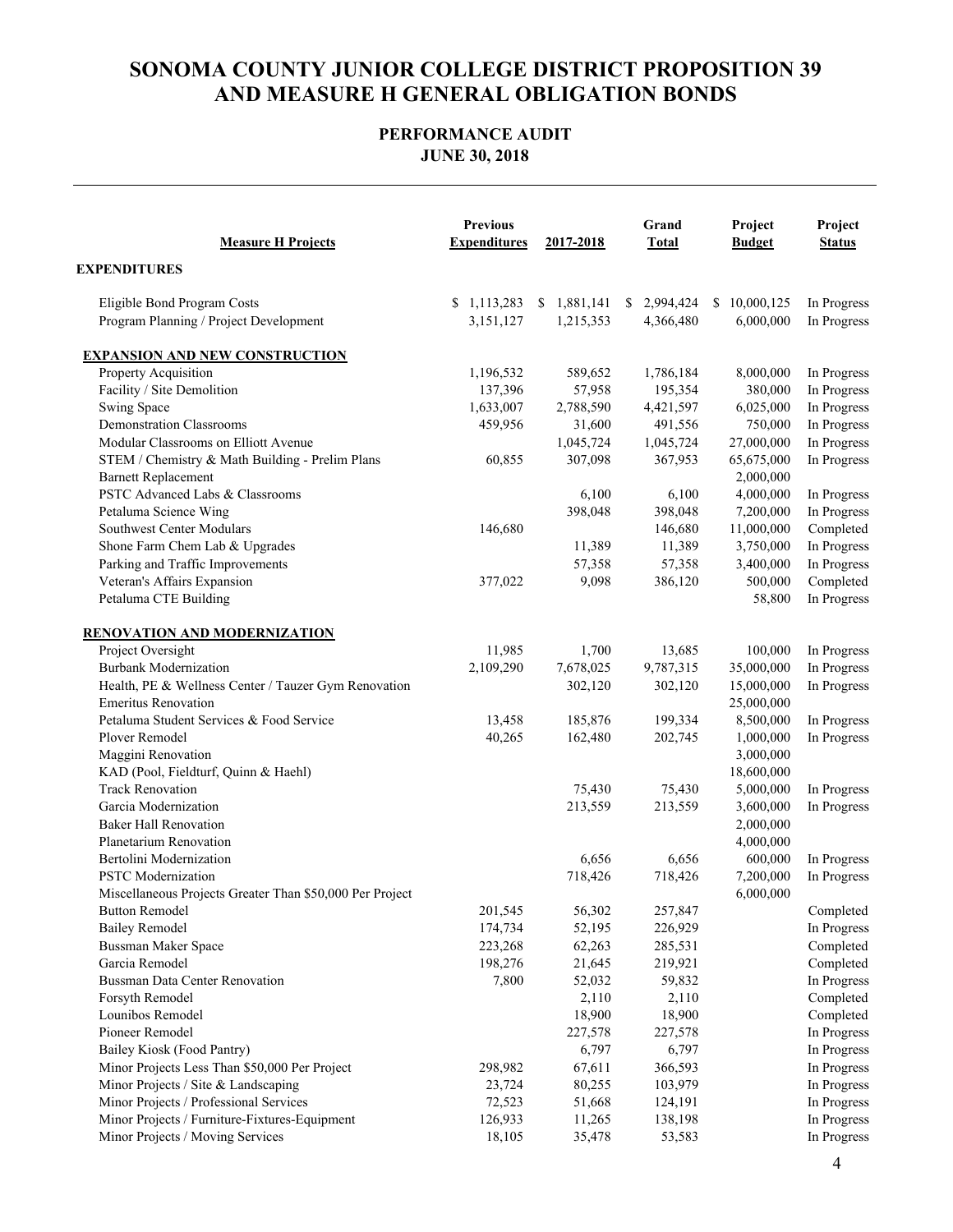### **PERFORMANCE AUDIT JUNE 30, 2018**

| <b>Measure H Projects</b>                                      | <b>Previous</b><br><b>Expenditures</b> | 2017-2018    | Grand<br><b>Total</b> | Project<br><b>Budget</b> | Project<br><b>Status</b> |
|----------------------------------------------------------------|----------------------------------------|--------------|-----------------------|--------------------------|--------------------------|
| <b>INFORMATION TECHNOLOGY</b>                                  |                                        |              |                       |                          |                          |
| Network Upgrade                                                | 1,655,526                              | 766,275      | 2,421,801             | 4,000,000                | In Progress              |
| Network Infrastructure Equipment                               | 1,189                                  | 609,899      | 611,088               | 4,000,000                | In Progress              |
| <b>Instructional Computing</b>                                 | 1,074,172                              | 570,132      | 1,644,304             | 18,000,000               | In Progress              |
| Faculty / Staff Computers                                      | 480,647                                | 66,256       | 546,903               | 4,500,000                | In Progress              |
| Technology Equipment - Student Srvcs, Admin, HR, Police        | 8,749                                  | 64,660       | 73,409                | 500,000                  | In Progress              |
| <b>Student Information System</b>                              | 20,792                                 | 85,346       | 106,138               | 11,500,000               | In Progress              |
| Health and Safety Learning Module                              |                                        |              |                       | 150,000                  |                          |
| Media Services                                                 | 552,560                                | 738,278      | 1,290,838             | 8,500,000                | In Progress              |
| Library                                                        | 126,997                                | 546,160      | 673,157               | 4,500,000                | In Progress              |
| <b>INFRASTRUCTURE, MAINTENANCE AND REPAIRS</b>                 |                                        |              |                       |                          |                          |
| Energy - Photovoltaic                                          | 101,456                                | 9,496,195    | 9,597,651             | 16,700,000               | In Progress              |
| Energy - Submetering                                           | 2,480                                  | 377,296      | 379,776               | 2,000,000                | In Progress              |
| Energy - LED Lighting                                          | 150,946                                | 79,691       | 230,637               | 1,500,000                | In Progress              |
| Energy - Cogeneration Plant Replacement                        |                                        | 798,056      | 798,056               | 8,487,000                | In Progress              |
| Energy - Geothermal Burbank Plant                              | 71,000                                 | 374,004      | 445,004               | 5,500,000                | In Progress              |
| Energy - Sustainability Equipment                              | 3,133                                  | 81           | 3,214                 | 160,000                  | In Progress              |
| Energy - Electric Vehicle Charging Stations                    | 181,992                                | 3,465        | 185,457               |                          | In Progress              |
| Site Improvements (Signage/Fuel Storage/Bike Path/Herit Green) |                                        |              |                       | 600,000                  |                          |
| Miscellaneous Maint/Repairs Greater Than \$50,000 Per Project  |                                        |              |                       | 16,064,075               |                          |
| Maggini Water Intrusion & Roof                                 | 1,265,319                              |              | 1,265,319             |                          | Completed                |
| <b>Emeritus Cooling Tower</b>                                  | 188,773                                |              | 188,773               |                          | Completed                |
| Groundwater Reclamation                                        | 82,558                                 | 13,644       | 96,202                |                          | In Progress              |
| Retro Commissioning                                            |                                        | 313,062      | 313,062               |                          | In Progress              |
| Baker HVAC & Roof                                              | 44,691                                 | 1,250,293    | 1,294,984             |                          | In Progress              |
| <b>PSTC Pavement Rehabilitation</b>                            | 16,100                                 | 412,811      | 428,911               |                          | In Progress              |
| Petaluma Server Room A/C                                       |                                        | 160,220      | 160,220               |                          | Completed                |
| Bech Lot Transformer Replacement                               |                                        | 183,947      | 183,947               |                          | In Progress              |
| Minor Maintenance and Repairs Less Than \$50,000 Per Project   | 17,415                                 | 13,641       | 31,056                |                          | In Progress              |
| Minor Maintenance and Repairs / General Trades                 | 42,225                                 | 51,101       | 93,326                |                          | In Progress              |
| Minor Maintenance and Repairs / HVAC                           | 9,366                                  | 9,616        | 18,982                |                          | In Progress              |
| Minor Maintenance and Repairs / Electrical                     | 75,623                                 | 2,490        | 78,113                |                          | In Progress              |
| Minor Maintenance and Repairs / Roof & Waterproofing           | 59,864                                 | 40,400       | 100,264               |                          | In Progress              |
| Minor Maintenance and Repairs / Site & Landscaping             | 25,928                                 | 131,272      | 157,200               |                          | In Progress              |
| Minor Maintenance and Repairs / Professional Services          | 6,850                                  | 9,500        | 16,350                |                          | In Progress              |
| <b>HEALTH AND SAFETY IMPROVEMENTS</b>                          |                                        |              |                       |                          |                          |
| <b>ADA</b> Compliance                                          |                                        |              |                       | 5,000,000                |                          |
| Access Control                                                 | 3,080                                  | 7,336        | 10,416                | 8,000,000                | In Progress              |
| Contingencies / TBD                                            |                                        |              |                       | 8,000,000                |                          |
| <b>TOTAL EXPENDITURES</b>                                      | \$18,066,177                           | \$35,664,607 | \$53,730,784          | \$418,000,000            |                          |